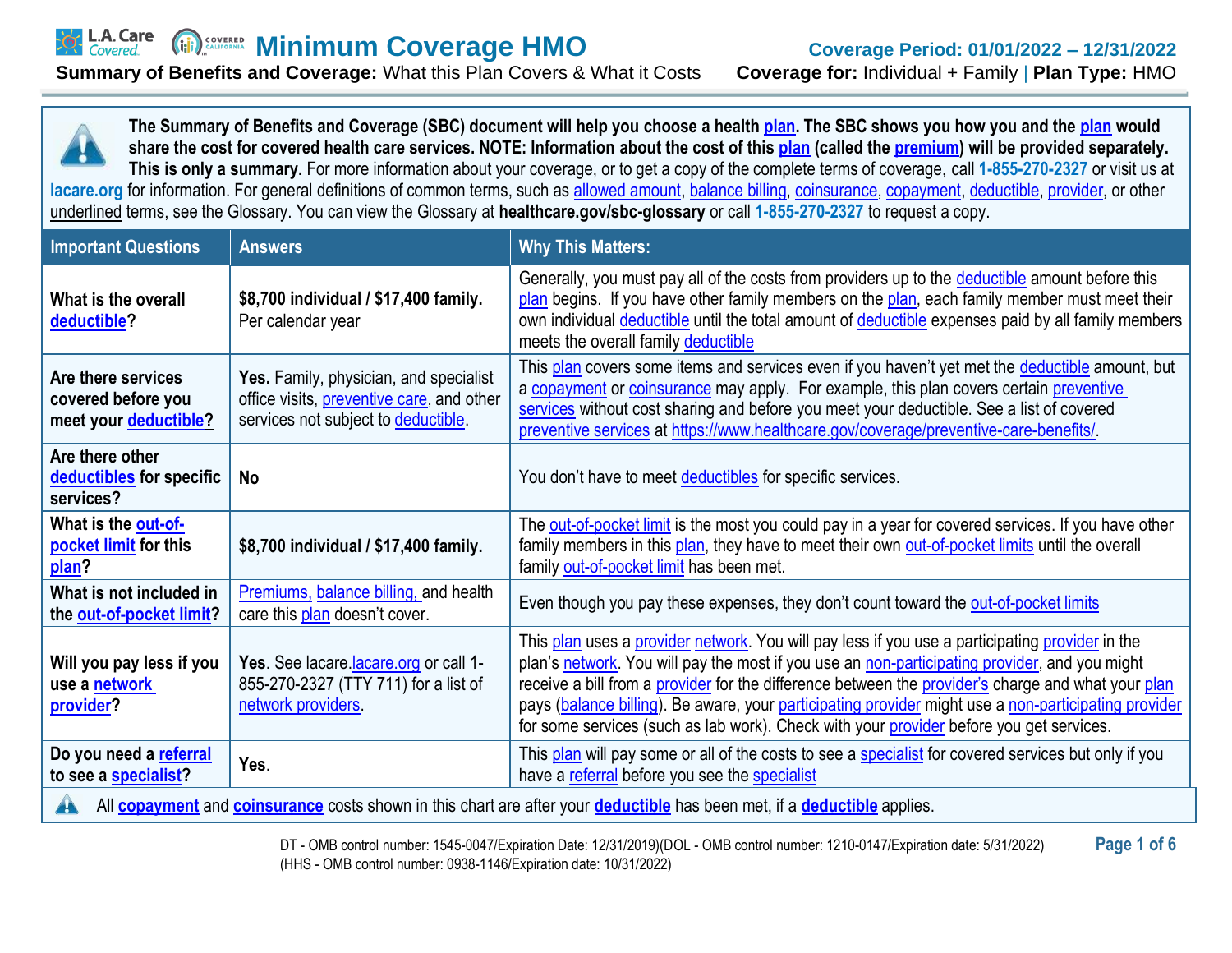|                                                                                                                                           | <b>What You Will Pay</b>                            |                                                     |                                                                        |                                                                                                                                                                      |
|-------------------------------------------------------------------------------------------------------------------------------------------|-----------------------------------------------------|-----------------------------------------------------|------------------------------------------------------------------------|----------------------------------------------------------------------------------------------------------------------------------------------------------------------|
| <b>Common Medical</b><br><b>Event</b>                                                                                                     | <b>Services You May Need</b>                        | <b>Network Provider</b><br>(You will pay the least) | <b>Out of Network</b><br><b>Provider</b><br>(You will pay the<br>most) | <b>Limitations, Exceptions, &amp; Other Important</b><br><b>Information</b>                                                                                          |
|                                                                                                                                           | Primary care visit to treat an injury or<br>illness | 0% coinsurance                                      | Not covered                                                            | Subject to deductible after 1st 3 non-preventive<br>visits *                                                                                                         |
| If you visit a health                                                                                                                     | <b>Specialist visit</b>                             | 0% coinsurance                                      | Not covered                                                            | Subject to deductible Referral required. *                                                                                                                           |
| care provider's office<br>or clinic                                                                                                       | Preventive care/screening/<br>immunization          | No charge                                           | Not covered                                                            | You may have to pay for services that aren't<br>preventive. Ask your provider if the services you<br>need are preventive. Then check what your plan<br>will pay for. |
|                                                                                                                                           | Diagnostic test (x-ray, blood work)                 | 0% coinsurance                                      | Not covered                                                            | Subject to deductible *                                                                                                                                              |
| If you have a test                                                                                                                        | Imaging (CT/PET scans, MRIs)                        | 0% coinsurance                                      | Not covered                                                            | <b>Prior Authorization</b> is Required<br>Subject to deductible *                                                                                                    |
| If you need drugs to<br>treat your illness or<br>condition<br>More information                                                            | Tier 1 - Most Generics                              | 0% coinsurance                                      | Not covered                                                            | Up to 30-day supply for Retail Pharmacy<br>Up to 90-day supply for Mail Service Pharmacy<br>Subject to deductible *                                                  |
| about <b>prescription</b><br>drug coverage is<br>available at<br>http://www.lacare.org/<br>members/getting-<br>care/pharmacy-<br>services | Tier 2 - Preferred brand drugs                      | 0% coinsurance                                      | Not covered                                                            | Up to 30-day supply for Retail Pharmacy<br>Up to 90-day supply for Mail Service Pharmacy<br>Subject to deductible *                                                  |
|                                                                                                                                           | Tier 3 - Non-preferred brand drugs                  | 0% coinsurance                                      | Not covered                                                            | Up to 30-day supply for Retail Pharmacy<br>Up to 90-day supply for Mail Service Pharmacy<br>Prior Authorization required.<br>Subject to deductible *                 |
|                                                                                                                                           | Tier 4 - Specialty drugs                            | 0% coinsurance                                      | Not covered                                                            | Prior Authorization is required.<br>Not available through Mail Service.<br>Subject to deductible *                                                                   |
| If you have                                                                                                                               | Facility fee (e.g., ambulatory surgery<br>center)   | 0% coinsurance                                      | Not covered                                                            | <b>Prior Authorization is Required.</b><br>Subject to deductible *                                                                                                   |

\* For more information about limitations and exceptions, see the [plan](https://www.healthcare.gov/sbc-glossary/#plan) or policy document at lacare.org.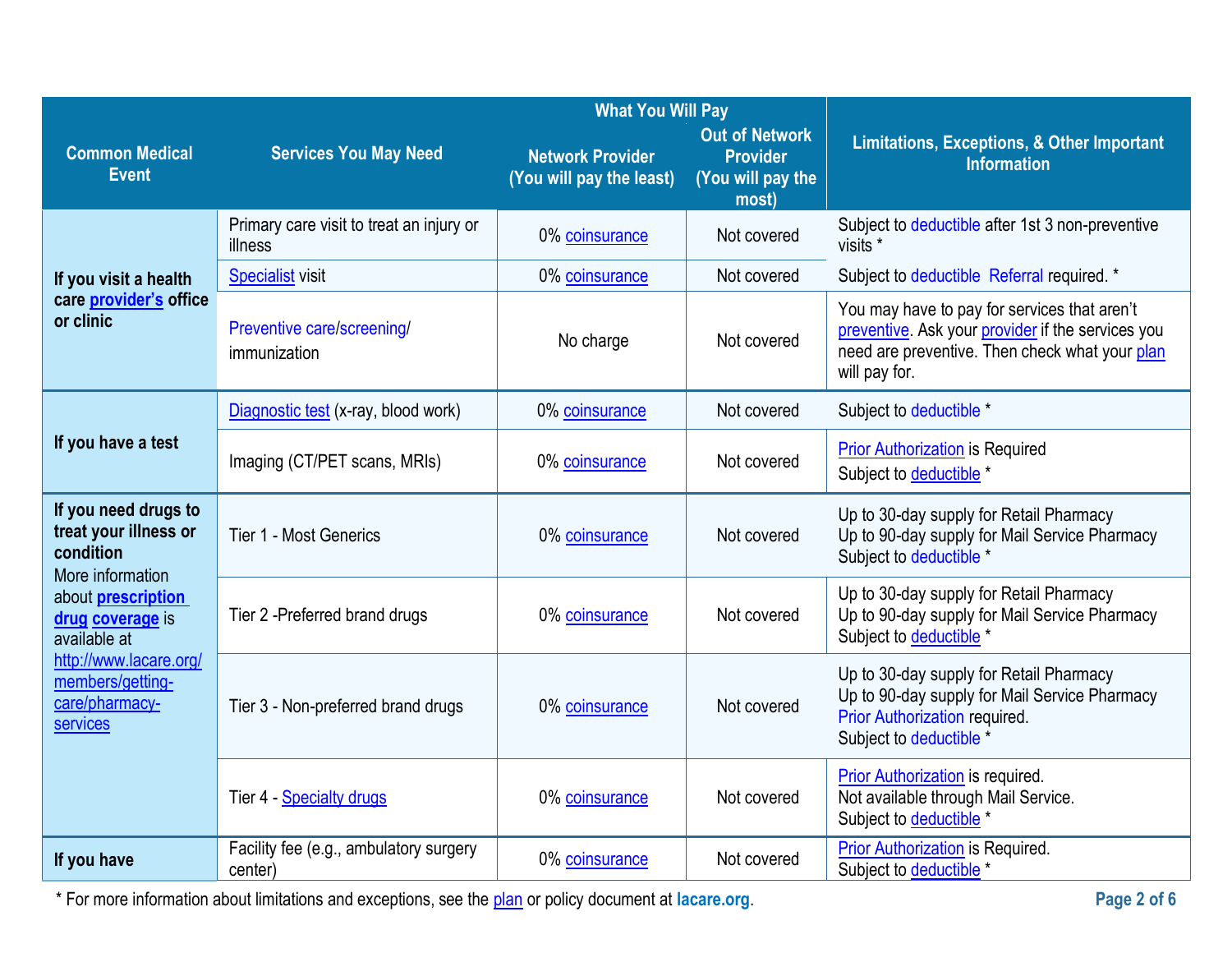|                                                                  |                                              | <b>What You Will Pay</b>                            |                                                                        |                                                                                                                                                                    |
|------------------------------------------------------------------|----------------------------------------------|-----------------------------------------------------|------------------------------------------------------------------------|--------------------------------------------------------------------------------------------------------------------------------------------------------------------|
| <b>Common Medical</b><br><b>Event</b>                            | <b>Services You May Need</b>                 | <b>Network Provider</b><br>(You will pay the least) | <b>Out of Network</b><br><b>Provider</b><br>(You will pay the<br>most) | <b>Limitations, Exceptions, &amp; Other Important</b><br><b>Information</b>                                                                                        |
| outpatient surgery                                               | Physician / surgeon fees<br>Outpatient visit | 0% coinsurance<br>0% coinsurance                    | Not covered<br>Not covered                                             | Subject to deductible *<br>Subject to deductible *                                                                                                                 |
| If you need<br>immediate medical                                 | <b>Emergency room care</b>                   | 0% coinsurance<br>Physician fee - no<br>charge      | 0% coinsurance<br>Physician fee -<br>no charge                         | Subject to deductible *                                                                                                                                            |
| attention                                                        | <b>Emergency medical transportation</b>      | 0% coinsurance                                      | 0% coinsurance                                                         | Subject to deductible *                                                                                                                                            |
|                                                                  | <b>Urgent care</b>                           | 0% coinsurance                                      | Not covered                                                            | Subject to deductible * after 1st 3 non-preventive<br>visits *                                                                                                     |
| If you have a                                                    | Facility fee (e.g., hospital room)           | 0% coinsurance                                      | Not covered                                                            | <b>Prior Authorization</b> is Required.<br>Subject to deductible *                                                                                                 |
| hospital stay                                                    | Physician/surgeon fees                       | 0% coinsurance                                      | Not covered                                                            | Subject to deductible *                                                                                                                                            |
| If you need mental<br>health, behavioral<br>health, or substance | <b>Outpatient services</b>                   | 0% coinsurance                                      | Not covered                                                            | Subject to deductible * (after 1st 3 non-preventive<br>visits for office visit)<br><b>Prior Authorization</b> is Required for Psychological<br>Testing. *          |
| abuse services                                                   | Inpatient services                           | 0% coinsurance                                      | Not covered                                                            | Prior Authorization is Required.<br>Subject to deductible *                                                                                                        |
|                                                                  | Office visits                                | No charge                                           | Not covered                                                            | For prenatal care and preconception visits                                                                                                                         |
| If you are pregnant                                              | Childbirth/delivery professional<br>services | 0% coinsurance                                      | Not covered                                                            | Subject to deductible *                                                                                                                                            |
|                                                                  | Childbirth/delivery facility services        | 0% coinsurance                                      | Not covered                                                            | Subject to deductible *                                                                                                                                            |
| If you need help                                                 | Home health care                             | 0% coinsurance                                      | Not covered                                                            | Up to a maximum of 100 visits per Calendar Year<br>per Member by home health care agency<br>providers. Prior Authorization is Required.<br>Subject to deductible * |
| recovering or have<br>other special health<br>needs              | <b>Rehabilitation services</b>               | 0% coinsurance                                      | Not covered                                                            | Outpatient services<br><b>Prior Authorization</b> is Required.<br>Subject to deductible *                                                                          |
|                                                                  | <b>Habilitation services</b>                 | 0% coinsurance                                      | Not covered                                                            | <b>Outpatient services</b><br>Prior Authorization is Required. *<br>Subject to deductible *                                                                        |

\* For more information about limitations and exceptions, see the [plan](https://www.healthcare.gov/sbc-glossary/#plan) or policy document at [lacare.org](https://lacare.org).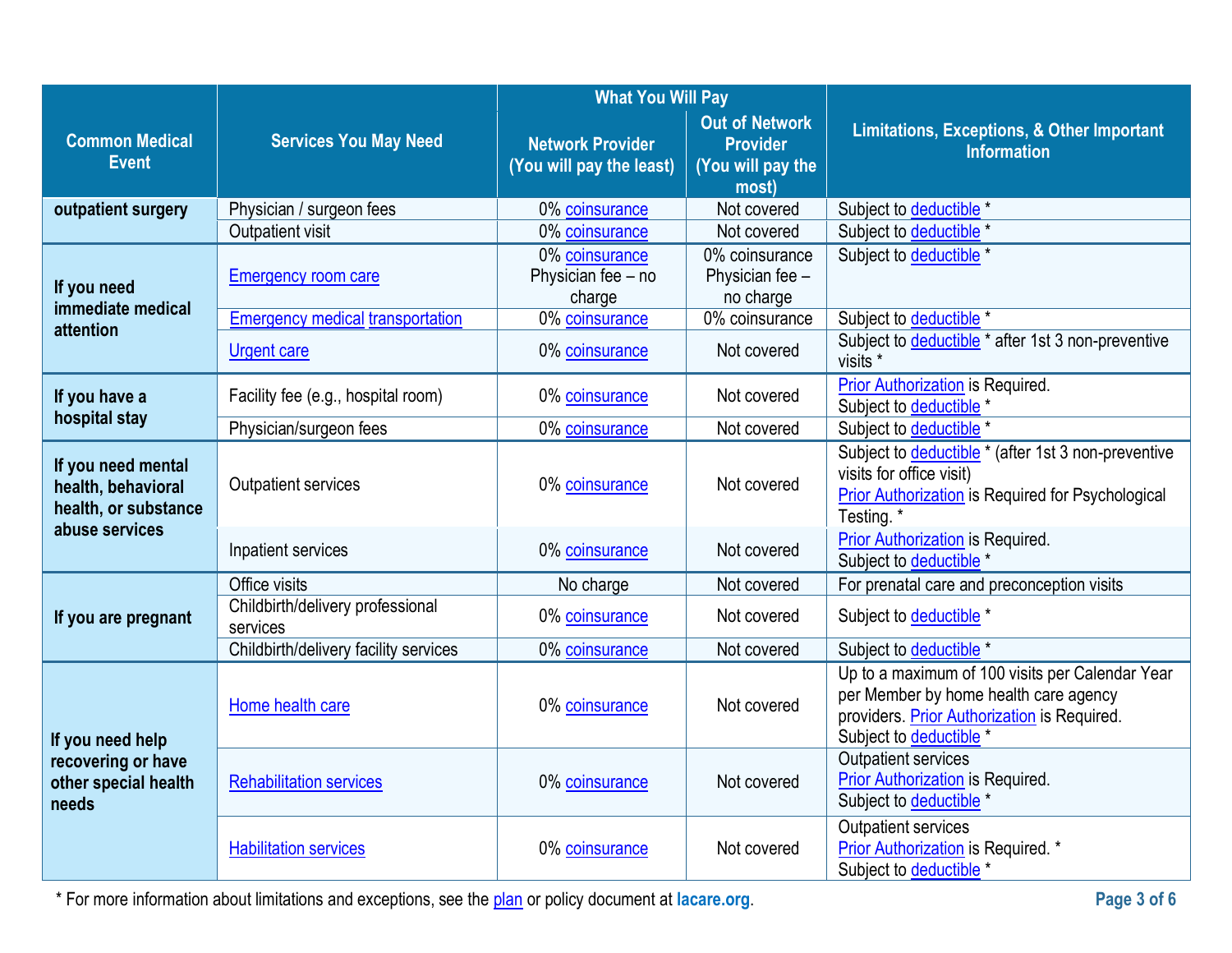|                                           |                              | <b>What You Will Pay</b>                            |                                                                        |                                                                                                                                           |
|-------------------------------------------|------------------------------|-----------------------------------------------------|------------------------------------------------------------------------|-------------------------------------------------------------------------------------------------------------------------------------------|
| <b>Common Medical</b><br><b>Event</b>     | <b>Services You May Need</b> | <b>Network Provider</b><br>(You will pay the least) | <b>Out of Network</b><br><b>Provider</b><br>(You will pay the<br>most) | <b>Limitations, Exceptions, &amp; Other Important</b><br><b>Information</b>                                                               |
|                                           | <b>Skilled nursing care</b>  | 0% coinsurance                                      | Not covered                                                            | Up to a maximum of 100 days per Calendar Year<br>per Member. Prior Authorization is Required.<br>Subject to deductible *                  |
|                                           | Durable medical equipment    | 0% coinsurance                                      | Not covered                                                            | <b>Prior Authorization is Required.</b><br>Subject to deductible *                                                                        |
|                                           | <b>Hospice services</b>      | 0% coinsurance                                      | Not covered                                                            | <b>Prior Authorization is Required.</b><br>Subject to deductible *                                                                        |
|                                           | Children's Eye exam          | No charge                                           | Not covered                                                            | l visit per calendar year                                                                                                                 |
|                                           | Children's Glasses           | 0% coinsurance                                      | Not covered                                                            | I pair of glasses per year (or contact lenses in lieu<br>of glasses). Subject to deductible                                               |
| If your child needs<br>dental or eye care | Children's Dental check-up   | No Charge                                           | Not covered                                                            | Oral exam and preventive cleaning limited to 1<br>every 6 months.<br>See your plan document for additional information<br>about services. |

# **Excluded Services & Other Covered Services:**

| Services Your Plan Generally Does NOT Cover (Check your policy or plan document for more information and a list of any other excluded services.) |                                                                                                                              |                              |  |
|--------------------------------------------------------------------------------------------------------------------------------------------------|------------------------------------------------------------------------------------------------------------------------------|------------------------------|--|
| Chiropractic care<br>$\bullet$                                                                                                                   | Infertility treatment                                                                                                        | Private-duty nursing         |  |
| Cosmetic surgery<br>$\bullet$                                                                                                                    | Long-term care                                                                                                               | Routine eye care (Adult)     |  |
| Dental care (Adult)<br>$\bullet$                                                                                                                 | Non-emergency care when traveling outside the U.S.                                                                           | Weight loss programs         |  |
| Hearing aids<br>$\bullet$                                                                                                                        |                                                                                                                              |                              |  |
|                                                                                                                                                  | Other Covered Services (Limitations may apply to these services. This isn't a complete list. Please see your plan document.) |                              |  |
| Acupuncture                                                                                                                                      | Medical necessary routine foot care                                                                                          | Services related to Abortion |  |

• Bariatric surgery

\* For more information about limitations and exceptions, see the [plan](https://www.healthcare.gov/sbc-glossary/#plan) or policy document at [lacare.org](https://lacare.org).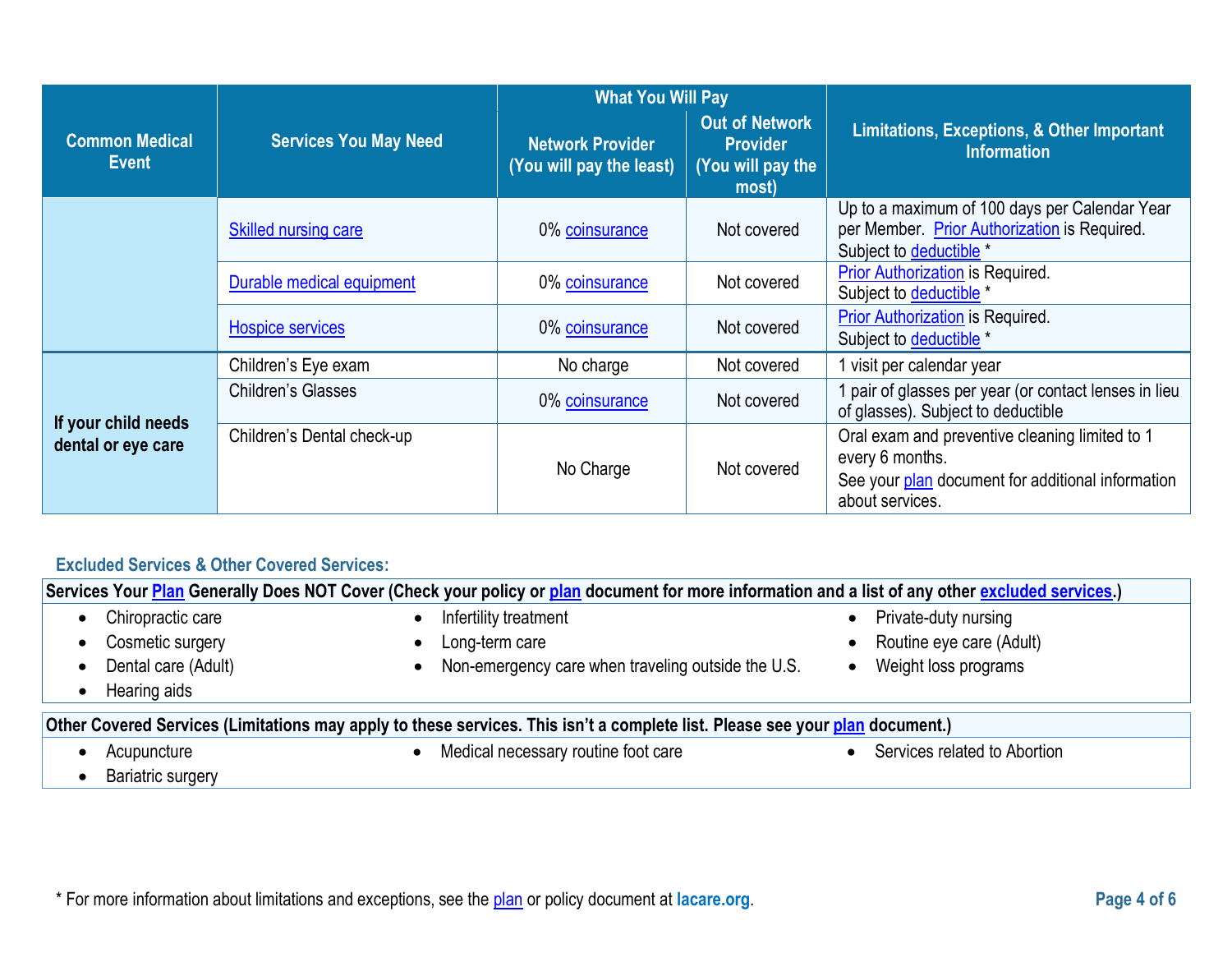### **Your Rights to Continue Coverage:**

 Covered California at **1 (800) 300-1506** o[r coveredca.com;](https://www.coveredca.com/) or contact L.A. Care Health Plan at **1- 855-270-2327** . Other coverage options may be available to you too, There are agencies that can help if you want to continue your coverage after it ends. The contact information for those agencies is: Department of Managed Health Care at **1 (888) HMO-2219 (1-888-466-2219)** o[r hmohelp.ca.gov;](http://www.hmohelp.ca.gov/) U.S. Department of Health and Human Services at **1-877-267-2323 x61565** o[r www.cciio.cms.gov;](file://///barstow/Product%20Management/!%202019%20CGPM%20Shared%20Folder/Product%20Portfolio%20Management/2021%20Cycle/LACC/03.%20EOC%20Bundles/SBC/www.cciio.cms.gov%20) including buying individual insurance coverage through the [Health Insurance](file://///barstow/Product%20Management/!%202019%20CGPM%20Shared%20Folder/Product%20Portfolio%20Management/2021%20Cycle/LACC/03.%20EOC%20Bundles/SBC/Health%20Insurance) [Marketplace.](https://www.healthcare.gov/sbc-glossary/#marketplace) For more information about the Marketplace, visit [www.HealthCare.gov](file://///barstow/Product%20Management/!%202019%20CGPM%20Shared%20Folder/Product%20Portfolio%20Management/2021%20Cycle/LACC/03.%20EOC%20Bundles/SBC/www.HealthCare.gov%20) or call 1-800-318-2596.

Your Grievance and Appeals Rights: There are agencies that can help if you have a complaint against your [plan](https://www.healthcare.gov/sbc-glossary/#plan) for a denial of [a claim.](https://www.healthcare.gov/sbc-glossary/#claim) This complaint is called a [grievance o](https://www.healthcare.gov/sbc-glossary/#grievance)r [appeal.](https://www.healthcare.gov/sbc-glossary/#appeal) For more information about your rights, look at the explanation of benefits you will receive for that medical [claim.](https://www.healthcare.gov/sbc-glossary/#claim) You[r plan d](https://www.healthcare.gov/sbc-glossary/#plan)ocuments also provide complete information on how to submit a [claim,](https://www.healthcare.gov/sbc-glossary/#claim) [appeal,](https://www.healthcare.gov/sbc-glossary/#appeal) or a [grievance f](https://www.healthcare.gov/sbc-glossary/#grievance)or any reason to your [plan.](https://www.healthcare.gov/sbc-glossary/#plan) For more information about contact your rights, this notice, or assistance, contact L.A. Care Customer Service at **1- 855-270-2327**. Additionally, you can contact the California DMHC at **1-888-466-2219** or visit **[dmhc.ca.gov](https://dmhc.ca.gov).** 

#### **Does this plan provide Minimum Essential Coverage? Yes**

[Minimum Essential Coverage g](https://www.healthcare.gov/sbc-glossary/#minimum-essential-coverage)enerally includes [plans,](https://www.healthcare.gov/sbc-glossary/#plan) [health insurance](https://www.healthcare.gov/sbc-glossary/#health-insurance) available through Covered California or other individual market policies, Medicare, Medicaid, CHIP, TRICARE, and certain other coverage. If you are eligible for certain types of [Minimum Essential Coverage,](https://www.healthcare.gov/sbc-glossary/#minimum-essential-coverage) you may not be eligible for the [premium tax credit.](https://www.healthcare.gov/sbc-glossary/#premium-tax-credits)

**Does this plan meet the Minimum Value Standards? Yes** 

If your [plan](https://www.healthcare.gov/sbc-glossary/#plan) doesn't meet the [Minimum Value Standards,](https://www.healthcare.gov/sbc-glossary/#minimum-value-standard) you may be eligible for a [premium tax credit t](https://www.healthcare.gov/sbc-glossary/#premium-tax-credits)o help you pay for a [plan t](https://www.healthcare.gov/sbc-glossary/#plan)hrough Covered California

#### **Language Access Services:**

Spanish (Español): Para obtener asistencia en Español, llame al **1- 855-270-2327**.

Tagalog (Tagalog): Kung kailangan ninyo ang tulong sa Tagalog tumawag sa **1- 855-270-2327** 

Chinese (中文): 如果需要中文的帮助, 请拨打这个号码 **1- 855-270-2327** 

Navajo (Dine): Dinek'ehgo shika at'ohwol ninisingo, kwiijigo holne' **1- 855-270-2327** 

*To see examples of how thi[s plan](https://www.healthcare.gov/sbc-glossary/#plan) might cover costs for a sample medical situation, see the next section.* 

review instructions, search existing data resources, gather the data needed, and complete and review the information collection. If you have comments concerning the accuracy of the time estimate(s) or PRA Disclosure Statement: According to the Paperwork Reduction Act of 1995, no persons are required to respond to a collection of information unless it displays a valid OMB control number. The valid OMB control number for this information collection is **0938-1146**. The time required to complete this information collection is estimated to average **0.08** hours per response, including the time to suggestions for improving this form, please write to: CMS, 7500 Security Boulevard, Attn: PRA Reports Clearance Officer, Mail Stop C4-26-05, Baltimore, Maryland 21244-1850.

#### **About these Coverage Examples:**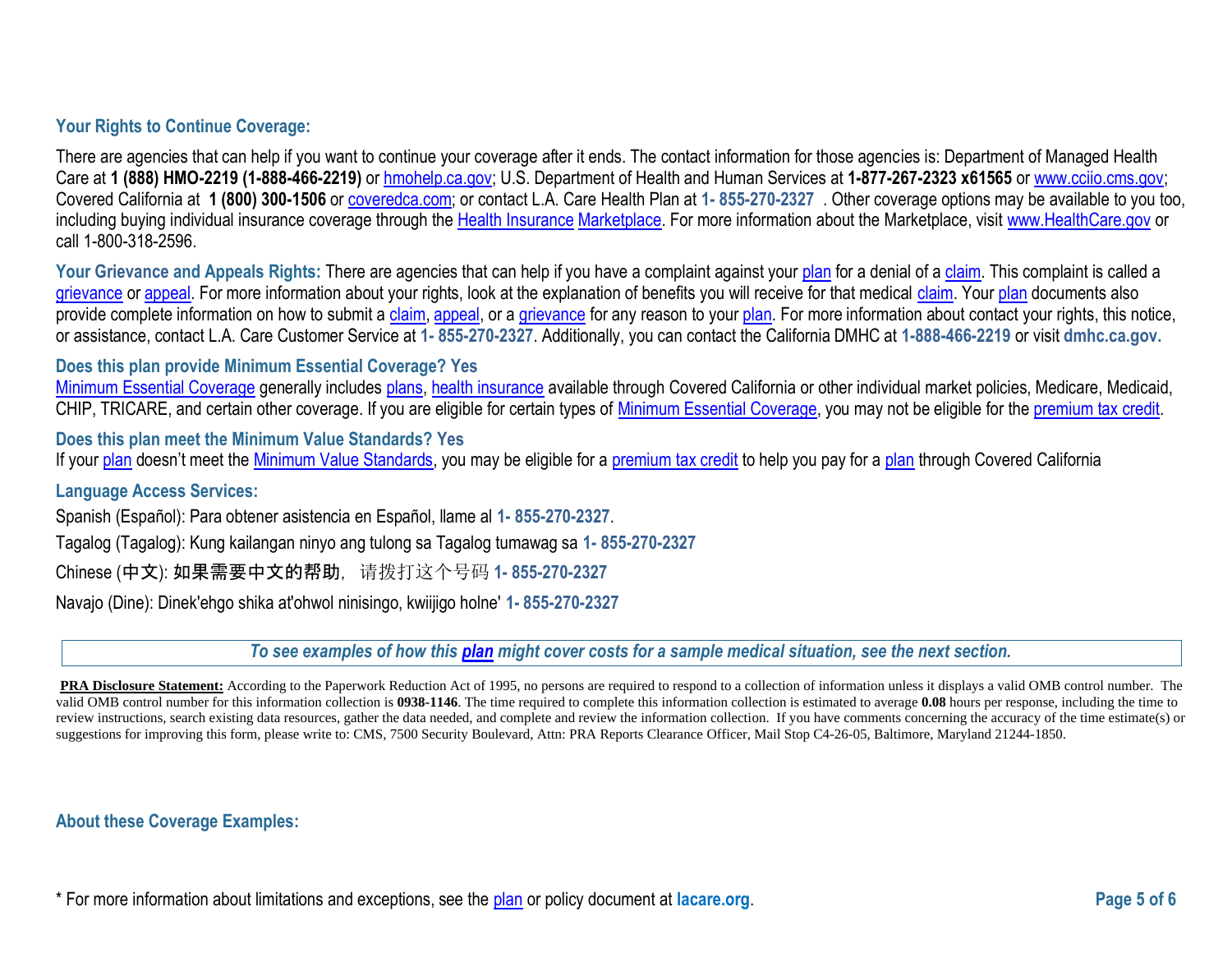

**This is not a cost estimator.** Treatments shown are just examples of how this [plan](https://www.healthcare.gov/sbc-glossary/#plan) might cover medical care. Your actual costs will be different depending on the actual care you receive, the prices your [providers](https://www.healthcare.gov/sbc-glossary/#provider) charge, and many other factors. Focus on the [cost-sharing](https://www.healthcare.gov/sbc-glossary/#cost-sharing) amounts [\(deductibles,](https://www.healthcare.gov/sbc-glossary/#deductible) [copayments](https://www.healthcare.gov/sbc-glossary/#copayment) an[d coinsurance\)](https://www.healthcare.gov/sbc-glossary/#coinsurance) and [excluded services](https://www.healthcare.gov/sbc-glossary/#excluded-services) under the [plan.](https://www.healthcare.gov/sbc-glossary/#plan) Use this information to compare the portion of costs you might pay under different health [plans.](https://www.healthcare.gov/sbc-glossary/#plan) Please note these coverage examples are based on self-only coverage.

# **Peg is Having a Baby**

(9 months of in network pre natal care and a  $\Box$  (a year of routine in network care of a well  $\Box$  (in hospital delivery)

| The plan's overall deductible               | \$8,700 |
|---------------------------------------------|---------|
| Specialist [cost sharing]                   | $0\%$   |
| ■ Hospital (facility) <i>[cost sharing]</i> | $0\%$   |
| ■ Other <i>[cost sharing]</i>               | $0\%$   |

# **This EXAMPLE event includes services like:**

[Specialist](https://www.healthcare.gov/sbc-glossary/#specialist) office visits *(prenatal care)*  Childbirth/Delivery Professional Services Childbirth/Delivery Facility Services [Diagnostic tests](https://www.healthcare.gov/sbc-glossary/#diagnostic-test) *(ultrasounds and blood work)*  [Specialist](https://www.healthcare.gov/sbc-glossary/#specialist) visit *(anesthesia)* 

| <b>Total Example Cost</b>       | \$12,700 | <b>Total Example Cost</b> |
|---------------------------------|----------|---------------------------|
| In this example, Peg would pay: |          | In this example, Jo       |
| <b>Cost Sharing</b>             |          | С                         |
| <b>Deductibles</b>              | \$8,700  | <b>Deductibles</b>        |
| Copayments                      | \$0      | Copayments                |
| Coinsurance                     | \$0      | Coinsurance               |
| What isn't covered              |          | Wha                       |
| Limits or exclusions            | \$60     | Limits or exclusions      |
| The total Peg would pay is      | \$9,160  | The total Joe would       |

| <b>Managing Joe's Type 2 Diabetes</b>        |
|----------------------------------------------|
| (a year of routine in network care of a well |
| controlled condition)                        |

| ■ The plan's overall deductible             | \$8,700   |
|---------------------------------------------|-----------|
| Specialist [cost sharing]                   | $0\%$     |
| ■ Hospital (facility) <i>[cost sharing]</i> | <b>0%</b> |
| ■ Other <i>[cost sharing]</i>               | $0\%$     |

### **This EXAMPLE event includes services like:**

**Prescription drugs** [Primary care physician](https://www.healthcare.gov/sbc-glossary/#primary-care-physician) office visits *(including disease education)*  [Diagnostic tests](https://www.healthcare.gov/sbc-glossary/#diagnostic-test) *(blood work)*  [Durable medical equipment](https://www.healthcare.gov/sbc-glossary/#durable-medical-equipment) *(glucose meter)* 

| <b>Total Example Cost</b>       | \$5,600 |
|---------------------------------|---------|
| In this example, Joe would pay: |         |
| <b>Cost Sharing</b>             |         |
| <b>Deductibles</b>              | \$5,400 |
| Copayments                      | \$0     |
| <b>Coinsurance</b>              | \$0     |
| What isn't covered              |         |
| Limits or exclusions            | \$20    |
| The total Joe would pay is      | \$5,420 |

# **Mia's Simple Fracture**

(in network emergency room visit and follow up care)

| The plan's overall deductible               | \$8,700 |
|---------------------------------------------|---------|
| Specialist <i>[cost sharing]</i>            | $0\%$   |
| ■ Hospital (facility) <i>[cost sharing]</i> | $0\%$   |
| Other <i>cost sharing</i>                   | $0\%$   |

# **This EXAMPLE event includes services like:**

[Emergency room care](https://www.healthcare.gov/sbc-glossary/#emergency-room-care-emergency-services) *(including medical supplies)*  [Diagnostic test](https://www.healthcare.gov/sbc-glossary/#diagnostic-test) (*x-ray*) [Durable medical equipment](https://www.healthcare.gov/sbc-glossary/#durable-medical-equipment) *(crutches)*  [Rehabilitation services](https://www.healthcare.gov/sbc-glossary/#rehabilitation-services) *(physical therapy)* 

| <b>Total Example Cost</b> | \$2,800 |
|---------------------------|---------|
|---------------------------|---------|

### **In this example, Mia would pay:**

|      | Cost Sharing               |         |
|------|----------------------------|---------|
| 400  | <b>Deductibles</b>         | \$2,800 |
| \$0  | Copayments                 | \$0     |
| \$0  | Coinsurance                | \$0     |
|      | What isn't covered         |         |
| \$20 | Limits or exclusions       | \$0     |
| 420  | The total Mia would pay is | \$2,800 |

The [plan](https://www.healthcare.gov/sbc-glossary/#plan) would be responsible for the other costs of these EXAMPLE covered services.

**Getting Help in Other Languages English:**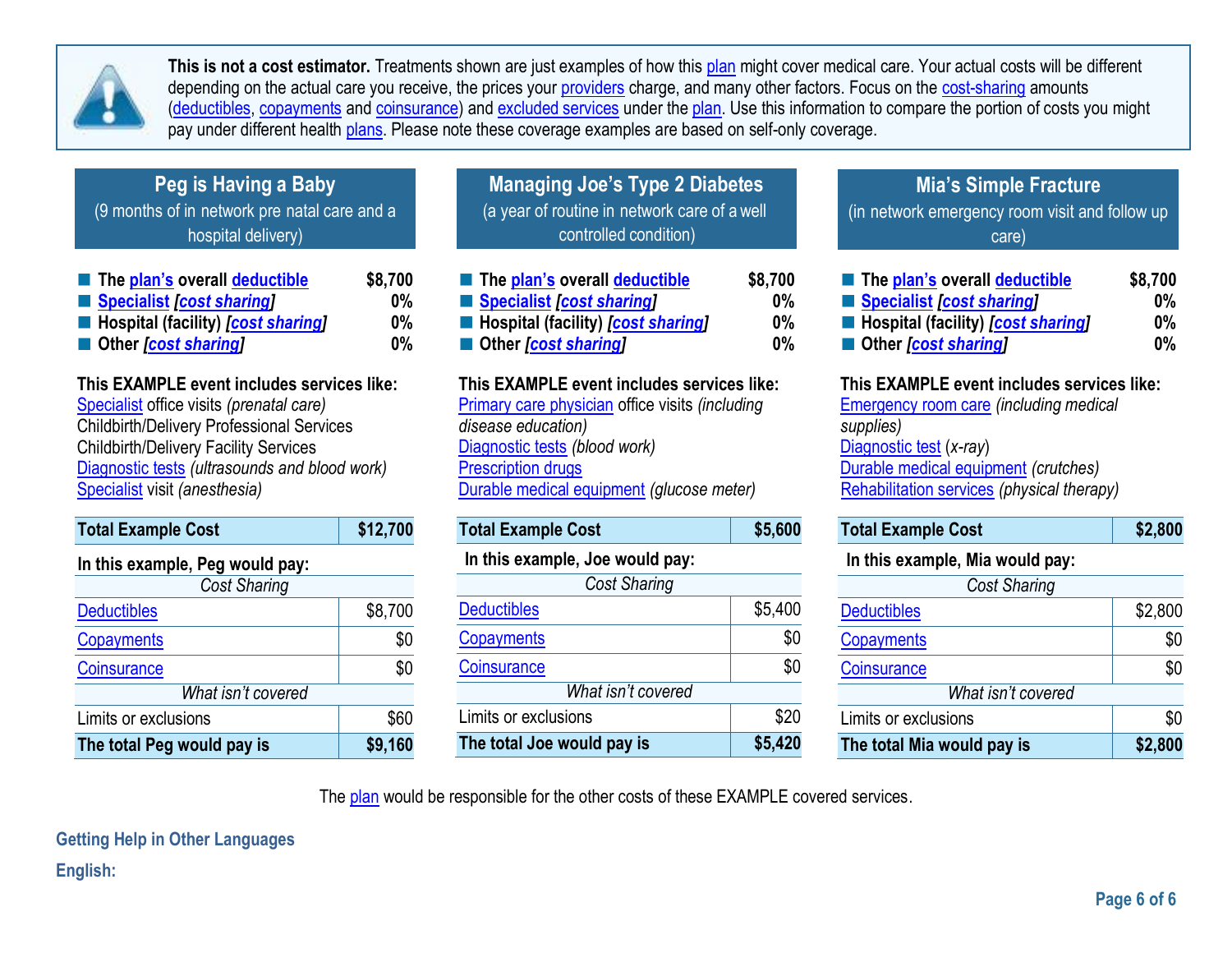Free language assistance services are available. You can request interpreting or translation services, information in your language or in another format, or auxiliary aids and services. Call L.A. Care at 1.855.270.2327 (TTY 711), 24 hours a day, 7 days a week, including holidays. The call is free.

### **Spanish:**

Los servicios de asistencia de idiomas están disponibles de forma gratuita. Puede solicitar servicios de traducción e interpretación, información en su idioma o en otro formato, o servicios o dispositivos auxiliares. Llame a L.A. Care al 1.855.270.2327 (TTY 711), las 24 horas del día, los 7 días de la semana, incluso los días festivos. La llamada es gratuita.

#### **Chinese:**

提供免費語言協助服務。您可申請口譯或翻譯服務,您使用之語言版本或其他 格式的資訊,或輔助援助和服務。請致電 L.A. Care 電話 1.855.270.2327 (TTY 711) , 服務時間為每週 7 天,每天 24 小時(包含假日)。上述電話均為免費。

### **Vietnamese:**

 Có các dịch vụ hỗ trợ ngôn ngữ miễn phí dành cho quý vị. Quý vị có thể yêu cầu dịch vụ biên dịch hoặc phiên dịch, thông tin bằng ngôn ngữ của quý vị hoặc bằng các định dạng khác, hay các dịch vụ và thiết bị hỗ trợ ngôn ngữ. Xin vui lòng gọi L.A. Care tại 1.855.270.2327 (TTY 711), 24 giờ một ngày, 7 ngày một tuần, kể cả ngày lễ. Cuộc gọi này miễn phí.

### **Tagalog:**

Available ang mga libreng serbisyo ng tulong sa wika. Maaari kang humiling ng mga serbisyo ng pag-interpret o pagsasaling-wika, impormasyon na nasa iyong wika o nasa ibang format, o mga karagdagang tulong at serbisyo. Tawagan ang L.A. Care sa 1.855.270.2327 (TTY 711), 24 na oras sa isang araw, 7 araw sa isang linggo, kabilang ang mga holiday. Libre ang tawag.

#### **Korean:**

 무료 언어 지원 서비스를 이용하실 수 있습니다. 귀하는 통역 또는 번역 서비스, 귀하가 사용하는 언어 또는 기타 다른 형식으로 된 정보 또는 보조 지원 및 서비스 등을 요청하실 수 있습니다. 공휴일을 포함해 주 7일, 하루 24시간 동안 L.A. Care, 1.855.270.2327 (TTY 711)번으로 문의하십시오. 이 전화는 무료로 이용하실 수 있습니다.

### **Armenian:**

 Տրամադրելի են լեզվական օգնության անվճար ծառայություններ: Կարող եք խնդրել բանավոր թարգմանչական կամ թարգմանչական ծառայություններ, Ձեր լեզվով կամ տարբեր ձևաչափով տեղեկություն, կամ օժանդակ օգնություններ և ծառայություններ: Զանգահարեք L.A. Care

1.855.270.2327 համարով (TTY 711), օրը 24 ժամ, շաբաթը 7 օր, ներառյալ տոնական օրերը: Այս հեռախոսազանգն անվճար է:

# **Farsi:**

.L.A خدمات رایگان امداد زبانی موجود می باشد .می توانید برای خدمات ترجمه شفاهی یا کتبی، اطلاعات به زبان خودتان یا فرمت دیگر، یا امدادها و خدمات اضافی درخواست کنید .با .در 24 ساعت شبانروز و 7 روز هفته شامل روزهای تعطیل تماس بگیرید .این تماس رایگان است (711 TTY) - به شماره 2327.270.2327 Care

### **Russian:**